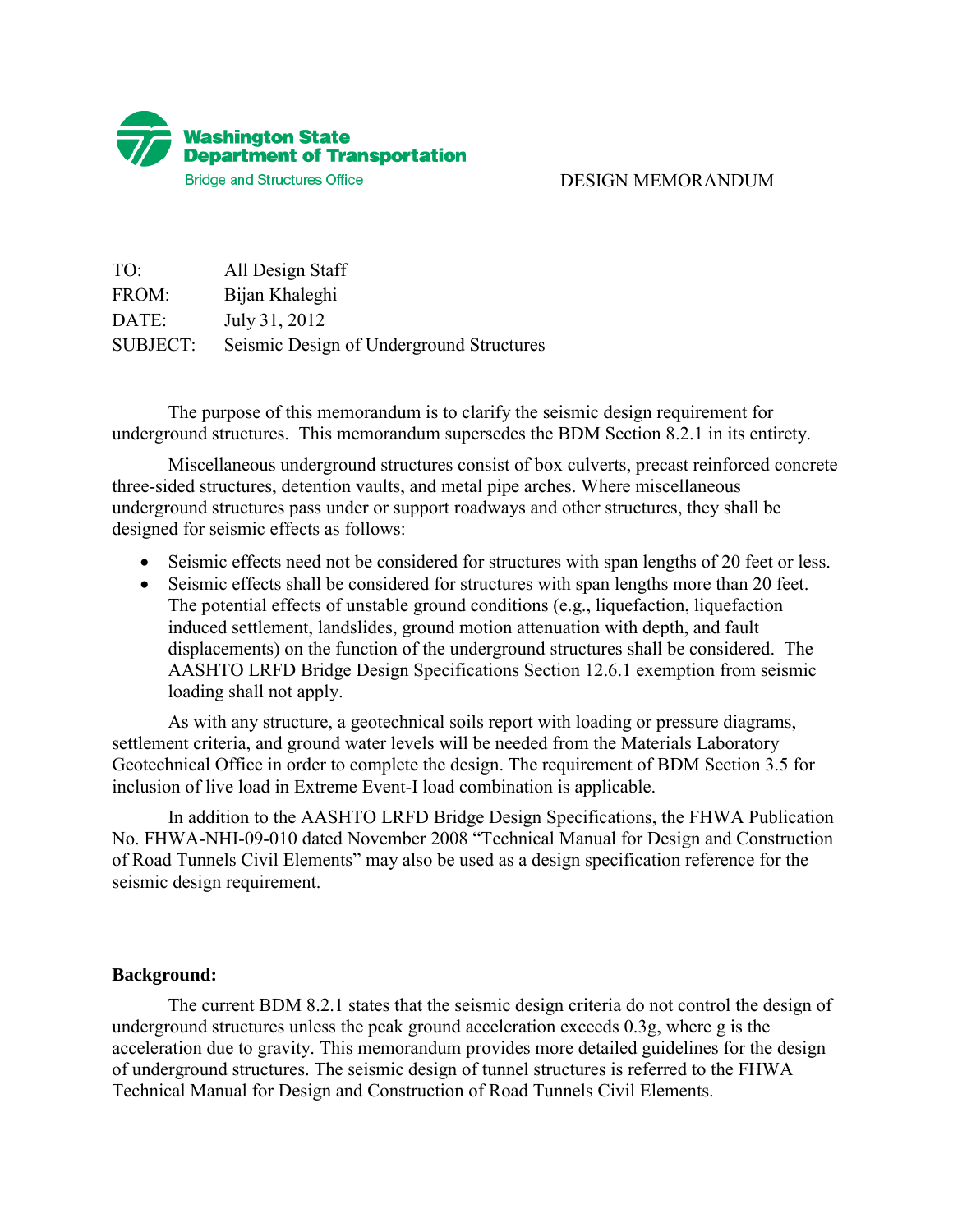If you have any questions regarding these issues, please contact Bijan Khaleghi at 360- 705-7181 [\(KhalegB@wsdot.wa.gov\)](mailto:KhalegB@wsdot.wa.gov).

cc: Mark Gaines, Bridge Construction - 47354 F. Posner, Bridge and Structures – 47340